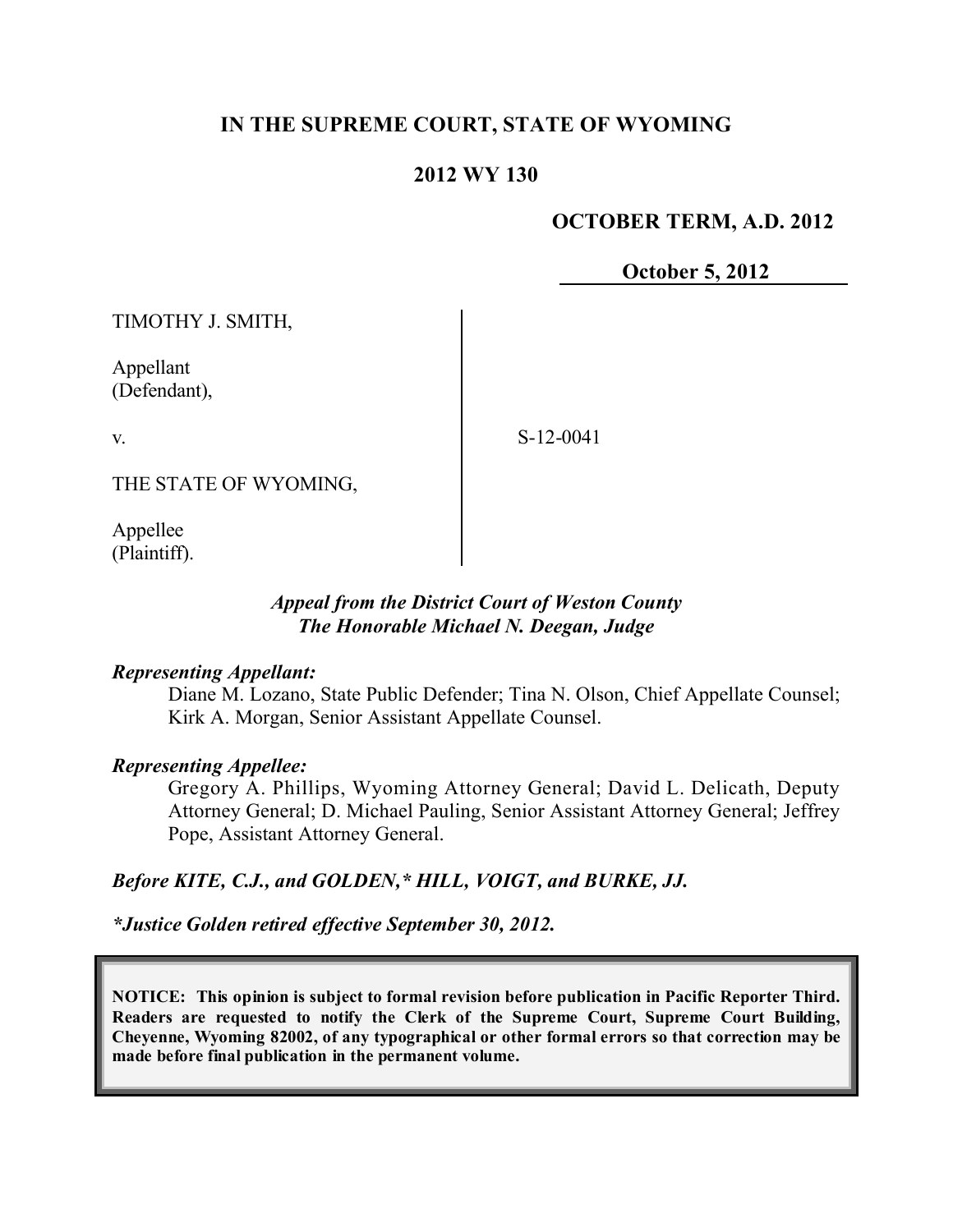## **VOIGT**, **Justice**.

l

[¶1] The appellant, Timothy J. Smith, entered a plea of "no contest" to one misdemeanor count of reckless endangerment. He was sentenced to one year in jail and was ordered to pay restitution to the two victims of his crime. On appeal, he claims that the district court abused its discretion when it ordered that he pay a total of \$335,387.26 in restitution, and that it acted unlawfully when it ordered that the appellant make a "bona fide effort" to pay the restitution within five years. We affirm the district court's order regarding the amount of restitution, but find that it did not have the authority to impose a deadline on when the restitution must be paid.

#### **ISSUES**

[¶2] 1. Did the district court abuse its discretion when it ordered that the appellant pay \$335,387.26 in restitution?

2. Did the district court have the authority to require the appellant to make a "bona fide effort" to have the total restitution paid within a five-year period?

## **FACTS**

[¶3] The appellant was arrested and charged with one count of aggravated assault and battery after it was reported that he intentionally struck the victim with his vehicle, which in turn pinned the victim between the appellant's truck and another vehicle. The appellant then left the scene of the accident. The victim was taken to a hospital by life flight for treatment of serious injuries to his legs.

[¶4] Eventually, the State and the appellant came to an agreement that the State would amend the charge from aggravated assault and battery to reckless endangering (a misdemeanor), that the appellant would enter a plea of "no contest" to the charge, and that the appellant and the State would recommend the imposition of the maximum sentence of one year in jail.<sup>1</sup> However, the appellant was free to argue that the sentence be suspended in favor of probation. The parties also agreed that the amount of damages for victim restitution would be determined at a later time. The district court accepted the plea agreement and, after the appellant entered his "no contest" plea, sentenced the appellant to one year in jail. Eight months later, the district court held a restitution hearing wherein the appellant was ordered to pay a total of \$335,387.26 in restitution to

 $1$  The prosecutor explained that one of the reasons for the plea agreement was that damages caused by an intentional act were excluded from coverage under the appellant's auto insurance. The prosecutor hoped that if the appellant pled guilty to reckless endangering, which does not require an intentional act, the victims' damages would not be excluded from coverage. Despite the appellant's plea to a reckless act, as opposed to an intentional one, the insurance company still denied coverage.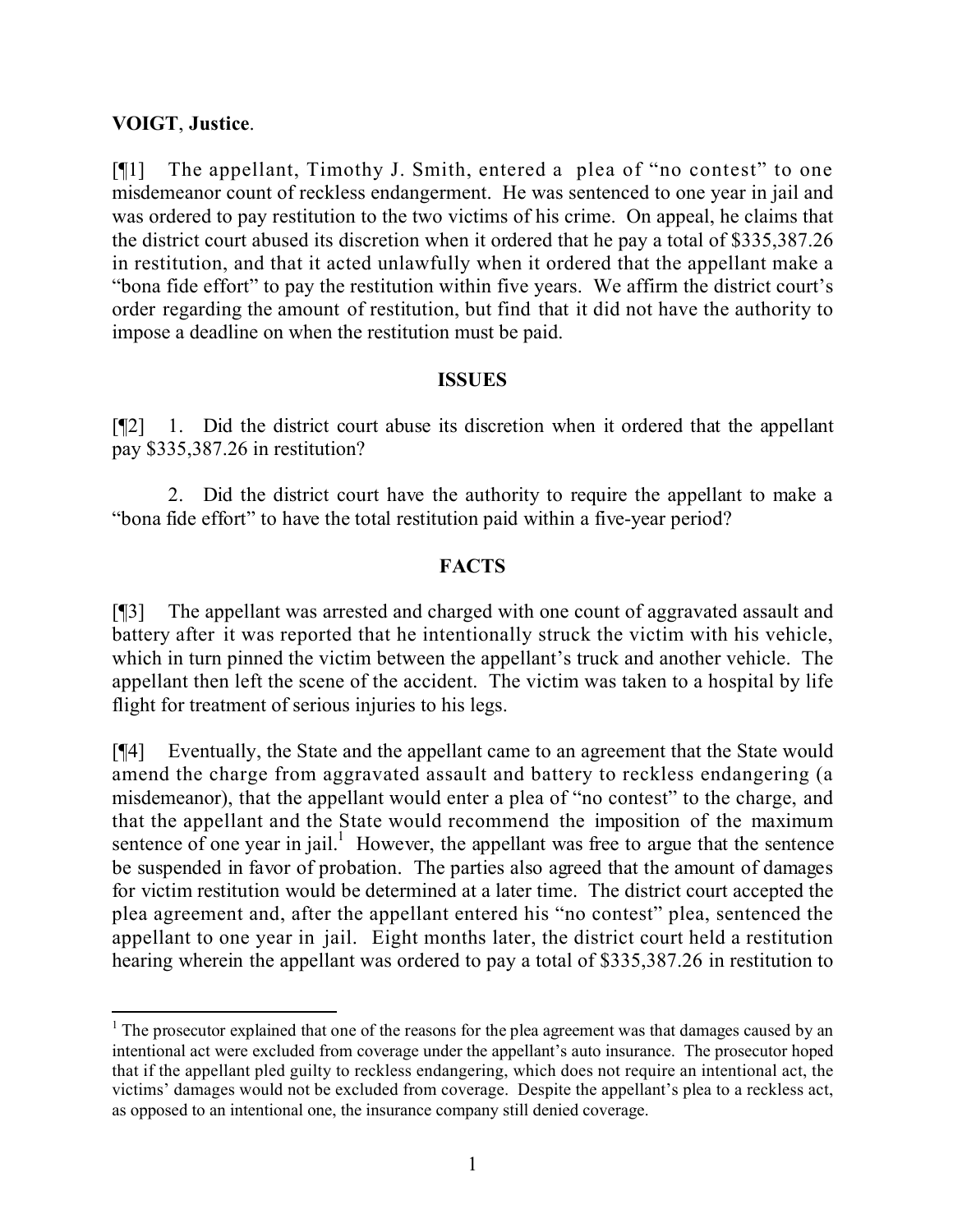the two victims–one victim who sustained serious bodily injuries and one who sustained damage to his vehicle.

#### **DISCUSSION**

## *Did the district court abuse its discretion when it ordered that the appellant pay \$335,387.26 in restitution?*

[¶5] The appellant claims that the district court's decision to order him to pay over \$335,000 in restitution was unreasonable when one considers his familial responsibilities and economic conditions.<sup>2</sup> This Court reviews a challenge to the amount of restitution set by the district court for an abuse of discretion. *Penner v. State*, 2003 WY 143, ¶ 7, 78 P.3d 1045, 1047 (Wyo. 2003). "'Judicial discretion is a composite of many things, among which are conclusions drawn from objective criteria; it means a sound judgment exercised with regard to what is right under the circumstances and without doing so arbitrarily or capriciously.'" *Id*. (quoting *Brock v. State*, 967 P.2d 26, 27 (Wyo. 1998)).

 $\overline{a}$  $2$  We note that the restitution amount was not set at the sentencing hearing but, rather, was set at a restitution hearing held several months after the appellant was sentenced. A district court's authority to order restitution "does not spring from any inherent authority" but comes from statute. *Aldridge v. State*, 956 P.2d 341, 343 (Wyo. 1998). Wyo. Stat. Ann. § 7-9-103(a) (LexisNexis 2011) explains that a claim for restitution should be submitted as "part of the sentencing process." *Id*. Further, subsection (b) orders that the district court include its restitution determination "as a special finding in the judgment of conviction[.] Wyo. Stat. Ann. § 7-9-103(b) (LexisNexis 2011). This Court has also concluded that "[a] sentence cannot be increased after it has been entered, nor may restitution be added at a later date." *Kaess v. State*, 748 P.2d 698, 702 (Wyo. 1987); *see also Parker v. State*, 882 P.2d 1225, 1228 (Wyo. 1994) ("We have also recognized an illegal sentence as one which orders post incarceration restitution absent statutory authority.").

While a district court generally must order restitution at the sentencing hearing and include it in the judgment and sentence, we have found that right is personal to the defendant and may be waived. *Kahlsdorf v. State*, 823 P.2d 1184, 1193 (Wyo. 1991). However, for the Court to find a valid waiver, the record must demonstrate that the waiver was made knowingly and intelligently by the defendant, and that there was an eventual determination of a reasonable amount of restitution. *Aldridge*, 956 P.2d at 343.

Here, a specific restitution amount was not determined at the sentencing hearing. Instead, the district court ordered "that restitution will be set per agreement between the State and the Defendant. If an agreement on restitution is not made the [district court] will set a restitution hearing." This does not comply with the general rule regarding restitution. However, there is still the question of whether the appellant knowingly and voluntarily waived his right to have a specific restitution amount determined at the sentencing hearing. That question will continue to linger. The appellant has chosen not to challenge this issue on appeal before this Court, and we, therefore, decline to consider it. *See Smith v. State*, 2009 WY 2, 132, 199 P.3d 1052, 1061 n.1 (Wyo. 2009).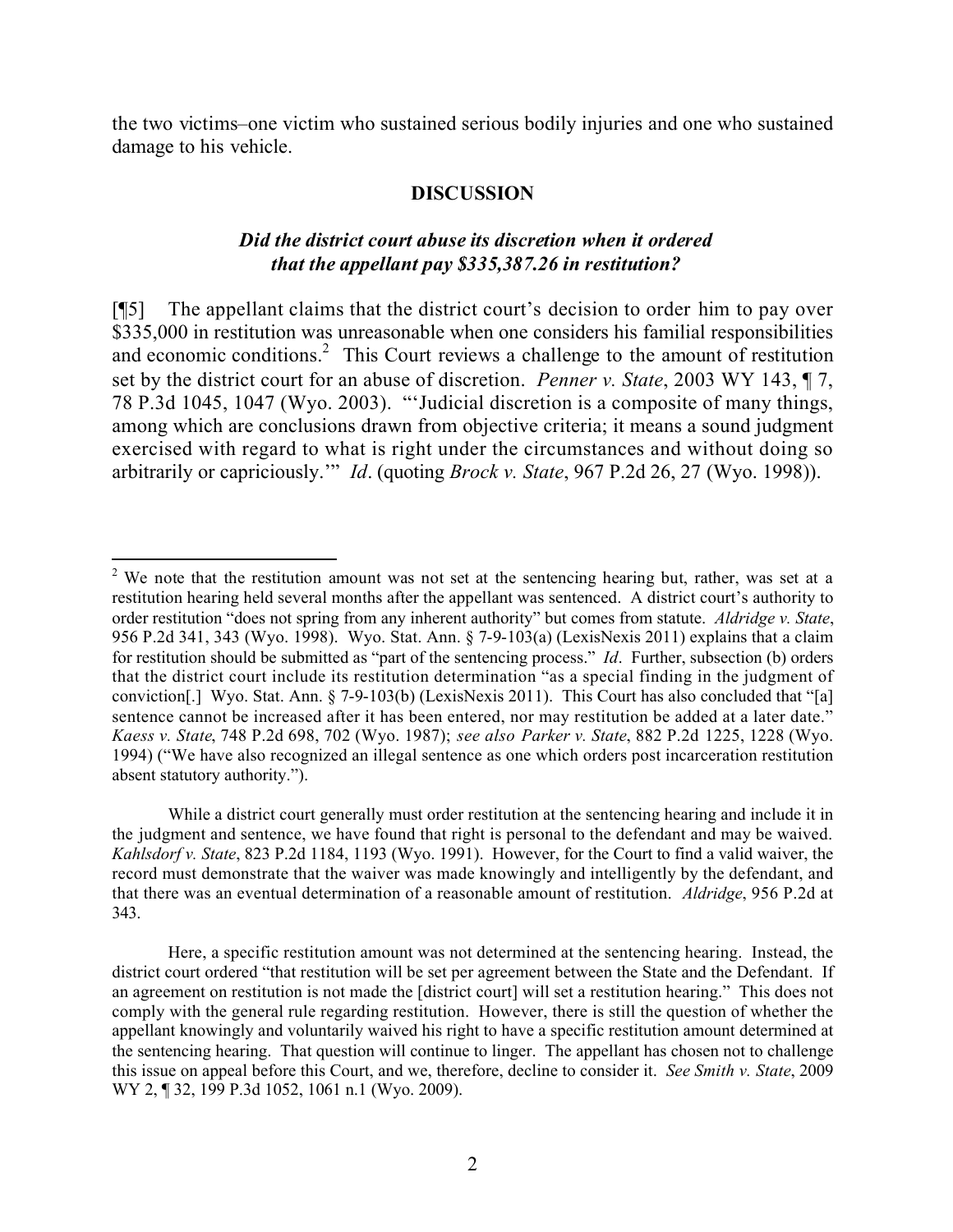[¶6] The State argues that the appellant waived appellate review of the restitution amount because he agreed to pay restitution pursuant to the plea agreement and he did not object to the final amount of restitution set by the district court. In *Merkison v. State*, 996 P.2d 1138 (Wyo. 2000), this Court explained that "[c]hallenges to the factual basis of an award of restitution can be waived in certain circumstances by the defendant's voluntary actions, such as entering into a plea agreement, and then failing to make any objection at sentencing[.]" *Id.* at 1141. Here, the appellant entered into a plea agreement wherein it was agreed that restitution would be determined. Further, the appellant did not object to the final amount of restitution ordered by the district court.<sup>3</sup> Therefore, we agree that the appellant waived his right to challenge the factual basis of the restitution order.

[¶7] Beyond that waiver, we find that the record adequately supports the district court's restitution order. While the appellant argues that the district court's order was unreasonable because it did not take into account how much money the appellant actually makes and his other financial obligations, the statutes regarding restitution do not require the district court to make findings in that regard. In fact, the restitution statutes *require* the district court "to order a defendant to pay restitution to each victim *unless* the court specifically finds that the defendant has no ability to pay and no reasonable possibility exists that he will have an ability to pay." *Solis v. State*, 2010 WY 165, ¶ 8, 245 P.3d 323, 325 (Wyo. 2010) (emphasis added); *see also* Wyo. Stat. Ann. §§ 7-9-102 and 7-9-103(c) (LexisNexis 2011).

[¶8] This Court has interpreted that statute to mean that the district court is "under no obligation to make a specific finding that there is an ability to pay restitution." *Whitten v. State*, 2005 WY 55, ¶ 13, 110 P.3d 892, 896 (Wyo. 2005). Instead, the district court must order restitution, and only if it finds that restitution should not be ordered must the district court explain why the defendant is *unable* to pay restitution. *Id*. Here, the district court determined that it could not find that the appellant would be unable to pay the restitution over time. Since the district court ordered restitution and did not find the appellant unable to pay, it was not required to make any factual findings regarding the appellant's ability to pay the restitution.

[¶9] The appellant directed this Court to several federal cases that hold that a restitution order must be consistent with a defendant's ability to pay. However, these cases are unpersuasive, primarily because the applicable federal statute at the time those opinions were published specifically required the federal courts to consider "the financial resources of the defendant [and] the financial needs and earning ability of the

l

<sup>&</sup>lt;sup>3</sup> The appellant filed a motion challenging the district court's general authority to order restitution, which was denied. The denial of that motion is not raised as a basis of this appeal. At the restitution hearing, the appellant objected to some of the restitution submitted by the State. The district court agreed with the appellant and did not order any of the restitution to which there was an objection, finding that the requests were too speculative.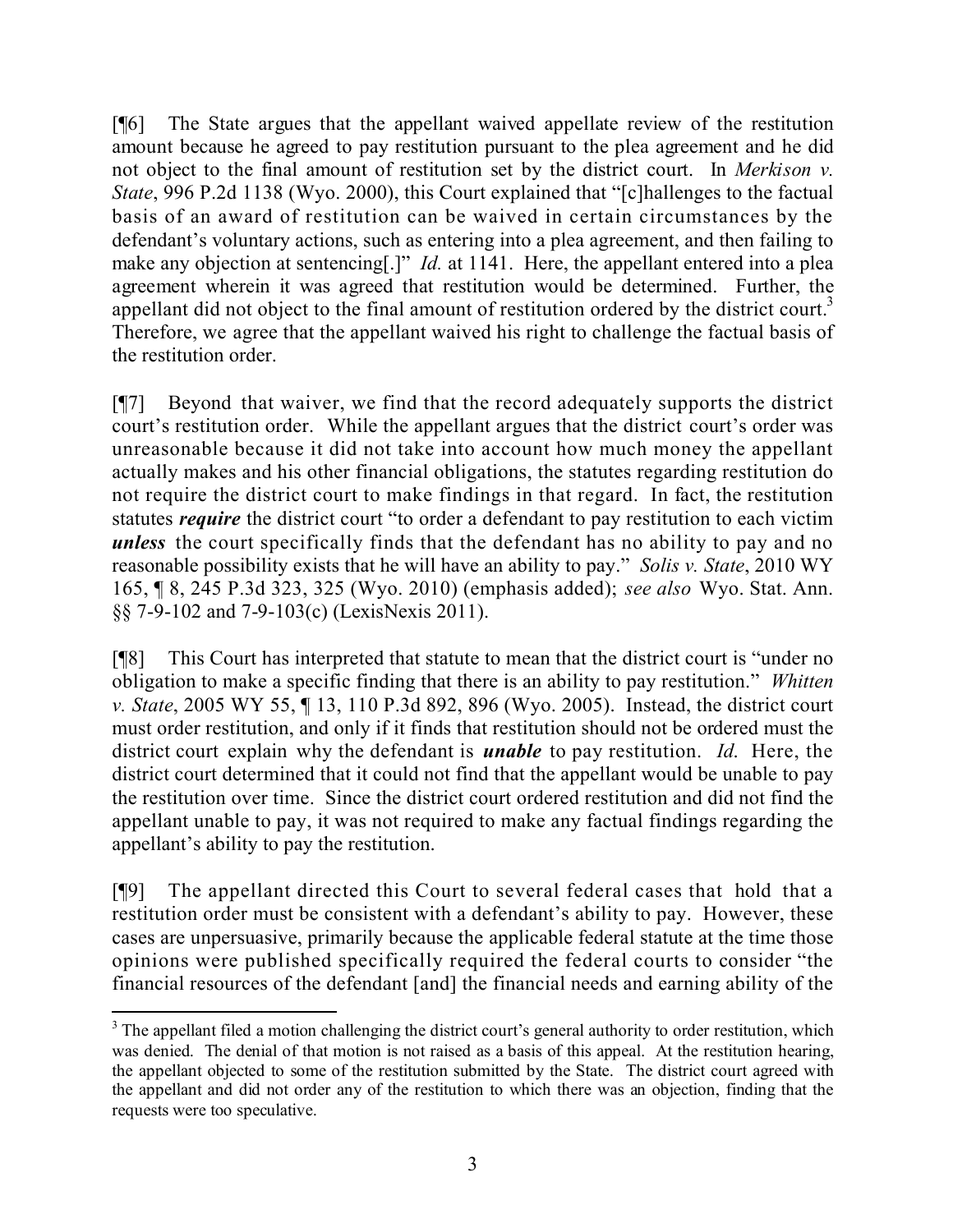defendant and the defendant's dependents[.]" *See* 18 U.S.C. 3664(a) (1995). Wyoming's statute is fundamentally different, requiring the district court to order restitution unless it finds that the appellant is unable to pay. *See* Wyo. Stat. Ann. §§ 7-9- 102 and 7-9-103(c).

[¶10] The appellant's federal authority is also unpersuasive because it is based upon the federal restitution statutes in effect before Congress passed the Mandatory Victims' Restitution Act of 1996. In that act, Congress mandated that restitution is required for certain offenses, including crimes of violence, crimes against property, or crimes involving an identifiable victim. 18 U.S.C.A. § 3663A(c)(1) (West Supp. 2012). Further, the courts are required to order full restitution without giving any consideration to the economic circumstances of the defendant. 18 U.S.C.A.  $\S$  3664(f)(1)(A) (West 2000). If a defendant willfully fails to pay his restitution, he may be charged with a misdemeanor and punished with one year in prison or a fine of twice the amount of the unpaid balance of the restitution. 18 U.S.C.A. § 3615 (West 2000). Therefore, in many respects, Wyoming district courts are afforded more discretion to consider a defendant's economic circumstances when considering restitution. In Wyoming, a district court has the authority to find a defendant unable to pay the restitution, whereas a federal court must order restitution no matter the economic circumstances.

[¶11] Here, the victims presented verifiable evidence consisting of bills from medical providers and vehicle repair shops and victim testimony of the damages they had suffered due to the appellant's criminal conduct. 4 *See Glover v. State*, 2007 WY 169, ¶ 11, 169 P.3d 553, 557 (Wyo. 2007) (testimony from a victim's advocate reciting the victim's medical bills afforded a reasonable basis for the restitution order). The district court properly exercised its discretion in finding that the appellant was not unable to pay the restitution over time. The record shows that the appellant is young and apparently capable, as he was granted permission by the district court to participate in a work release program while serving his sentence in the county jail. At the time the appellant requested permission to participate in the work release program, his potential employer was willing to let the appellant work ten-to-twelve-hour shifts at a minimum of \$10 per hour. We find that the district court did not abuse its discretion when it concluded that the appellant was not unable to pay restitution over time to the victims.

l <sup>4</sup> A district court must determine that the restitution sought is for "actual pecuniary damage resulting from the defendant's criminal activity[.]" Wyo. Stat. Ann. § 7-9-103(b). "Pecuniary damage" is defined as "all damages which a victim could recover against the defendant in a civil action arising out of the same facts or event, including damages for wrongful death. It does not include punitive damages and damages for pain, suffering, mental anguish and loss of consortium." Wyo. Stat. Ann.  $\S$  7-9-101(a)(iii) (LexisNexis 2011).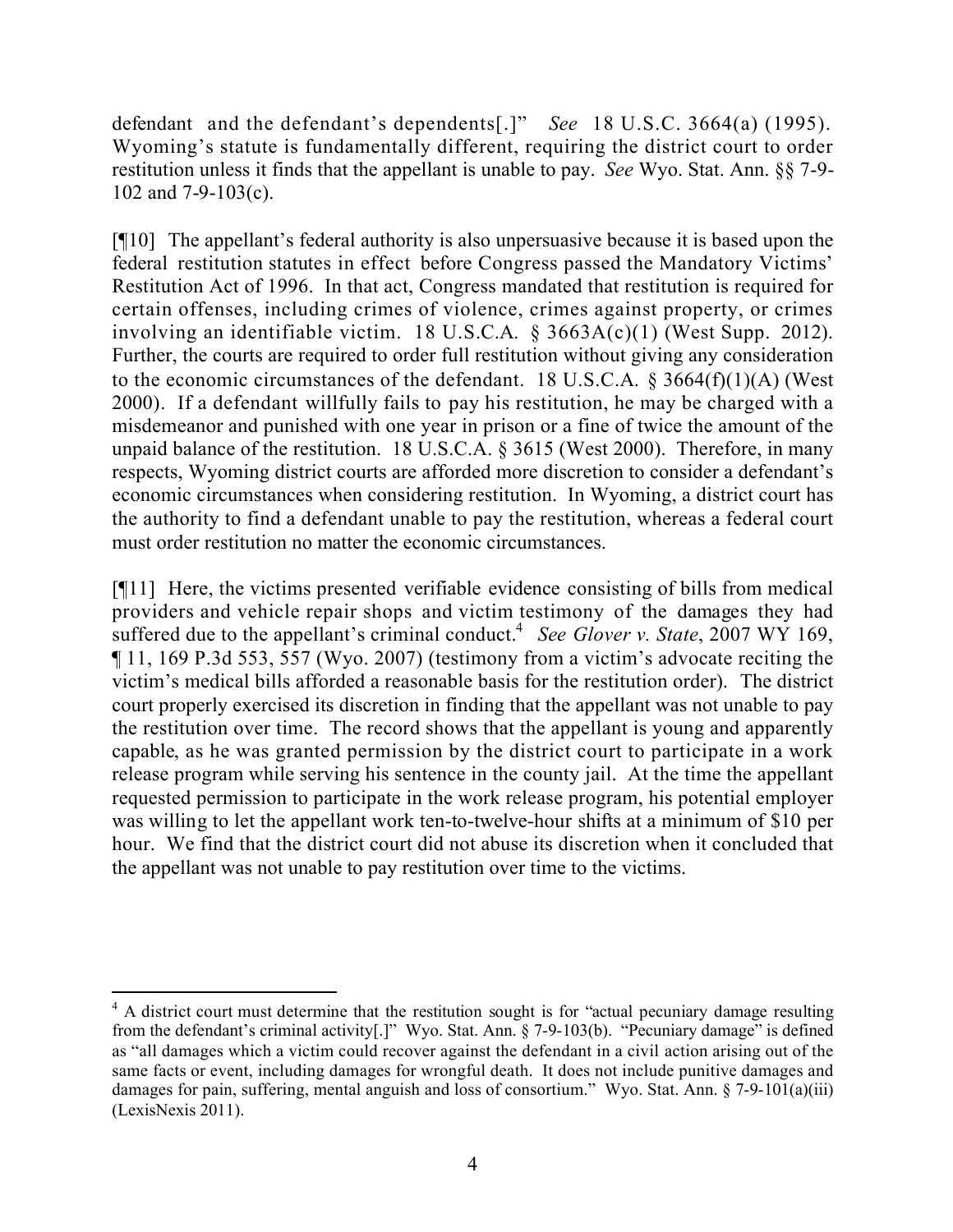## *Did the district court have the authority to require the appellant to make a "bona fide effort" to have the total restitution paid within a five-year period?*

[¶12] When the district court imposed restitution, it ordered that "a bonafide [sic] effort be made by [the appellant] to retire the restitution within five (5) years from November 22, 2011[.]" The appellant claims that the restitution statutes do not give the district court the authority to require the restitution be paid within a certain amount of time. The State argues that Wyo. Stat. Ann. § 7-9-104 (LexisNexis 2011) gives the district court the authority to establish a payment plan regarding restitution. We review challenges to the district court's authority to order restitution *de novo*. *Solis*, 2010 WY 165, ¶ 7, 245 P.3d at 325. After a careful review of the restitution statutes, we agree with the appellant, and hold that the district court did not have the authority to order the appellant to make a bona fide effort to pay the restitution within a five-year period.

[¶13] "In Wyoming, a trial court's power to order restitution springs from statutory law, not any inherent authority." *Id*. at ¶ 8, at 325. That authority stems from Wyo. Stat. Ann. §§ 7-9-101 through 7-9-114 (LexisNexis 2011). As discussed above, *see supra* ¶ 7, the district court is required to order a defendant to pay restitution unless it makes a specific finding that the defendant is unable to pay. Wyo. Stat. Ann. §§ 7-9-102 and 7-9-103(c). Further, Wyo. Stat. Ann. §§ 7-9-104 through 7-9-109 outline the steps to be taken when making a restitution plan with the assistance of the probation and parole agent assigned to the defendant. The State submits that these specific statutes gave the district court the authority to order the five-year time frame.

[¶14] Despite the State's arguments to the contrary, the plain reading of Wyo. Stat. Ann. § 7-9-104 makes it clear that a restitution plan was not an option available to the district court. The statute states:

> (a) In any case in which the court has ordered restitution under W.S. 7-9-102, 7-9-113 or 7-13-301, *if the sentencing court orders suspended imposition of sentence, suspended sentence or probation,* the court shall require that the defendant in cooperation with the probation and parole officer assigned to the defendant, or in the case of unsupervised probation any probation and parole officer or any other person the court directs, promptly prepare a plan of restitution including the name and address of each victim, the amount of restitution determined to be owed to each victim pursuant to W.S. 7-9-103 or 7-9-114 and a schedule of restitution payments.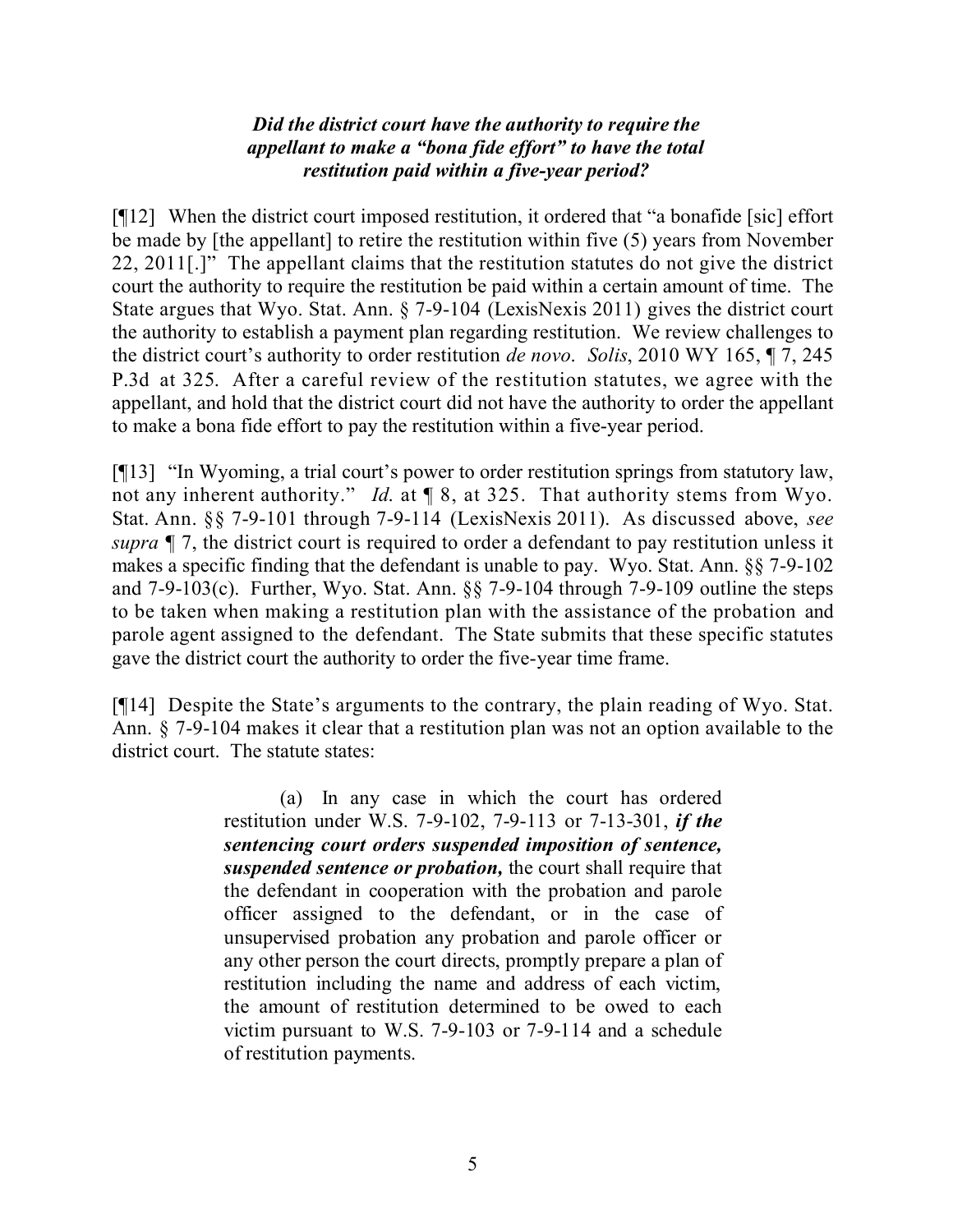Wyo. Stat. Ann. § 7-9-104(a) (emphasis added). While the statute initially refers to "any case in which the court has ordered restitution," that clause clearly is modified by the language that limits the application of the statute to cases where "the sentencing court orders suspended imposition of sentence, suspended sentence or probation[.]" *Id*. This limitation is further evidenced by the fact that the restitution plan is prepared and enforced with the help of a probation and parole officer. *See* Wyo. Stat. Ann. §§ 7-9- 104 through 7-9-109. Probation and parole officers supervise parolees and probationers. *See* Wyo. Stat. Ann. § 7-13-401(a)(xiv) (LexisNexis 2011).

[¶15] Here, the appellant was sentenced to one year in jail. His sentence was not suspended nor was he given probation and, therefore, his sentence is not a sentence for which a restitution plan may be imposed. Consequently, the district court's authority regarding restitution was limited to ordering the restitution amount under Wyo. Stat. Ann. §§ 7-9-102 and 7-9-103(b). The district court did not have the authority to put a time limitation on the payment of the restitution and, thus, that portion of the sentence is illegal. *Sarr v. State*, 2007 WY 140, ¶ 9, 166 P.3d 891, 894 (Wyo. 2007).

[¶16] "When a district court exceeds its sentencing authority and the sentence is divisible, we have the option of remanding for resentencing or simply mandating that the illegal portion be stricken." *Crosby v. State*, 2011 WY 44, ¶ 8, 247 P.3d 876, 878 (Wyo. 2011). When we have concluded that it is likely that the district court may have imposed a different sentence had it known that part of the sentence was illegal, we have remanded the matter to the district court for resentencing. *Id*. at ¶ 9, at 878; *see Barnes v. State*, 670 P.2d 302, 304 (Wyo. 1983); *Sorenson v. State*, 604 P.2d 1031, 1038 (Wyo. 1979). If it is not likely that the legal part of the sentence would change at resentencing if the illegal portion is vacated, we have opted simply to strike the illegal part of the sentence. *See Engberg v. State*, 874 P.2d 890, 891 (Wyo. 1994); *Roose v. State*, 753 P.2d 574, 580 (Wyo. 1988). Because the appellant was sentenced to the maximum jail term available and was ordered to pay a significant, but reasonable, amount of restitution, it is unlikely that the district court would impose a different sentence upon remand. Therefore, we vacate the requirement that the appellant make a bona fide effort to pay the restitution within five years. The remainder of the appellant's sentence, including the amount of restitution owed, remains in full force and effect.

#### **CONCLUSION**

[¶17] The district court did not abuse its discretion when it ordered the appellant to pay over \$335,000 in restitution to the two victims. The district court did not make a finding that the appellant would be unable to pay restitution and, therefore, was required by Wyo. Stat. Ann. §§ 7-9-102 and 7-9-103(c) to order that restitution be paid. Further, the amount of restitution was reasonable, as it was based upon verifiable costs associated with injuries and property damage that were incurred by the victims as a result of the appellant's criminal behavior. However, the district court did not have the authority to